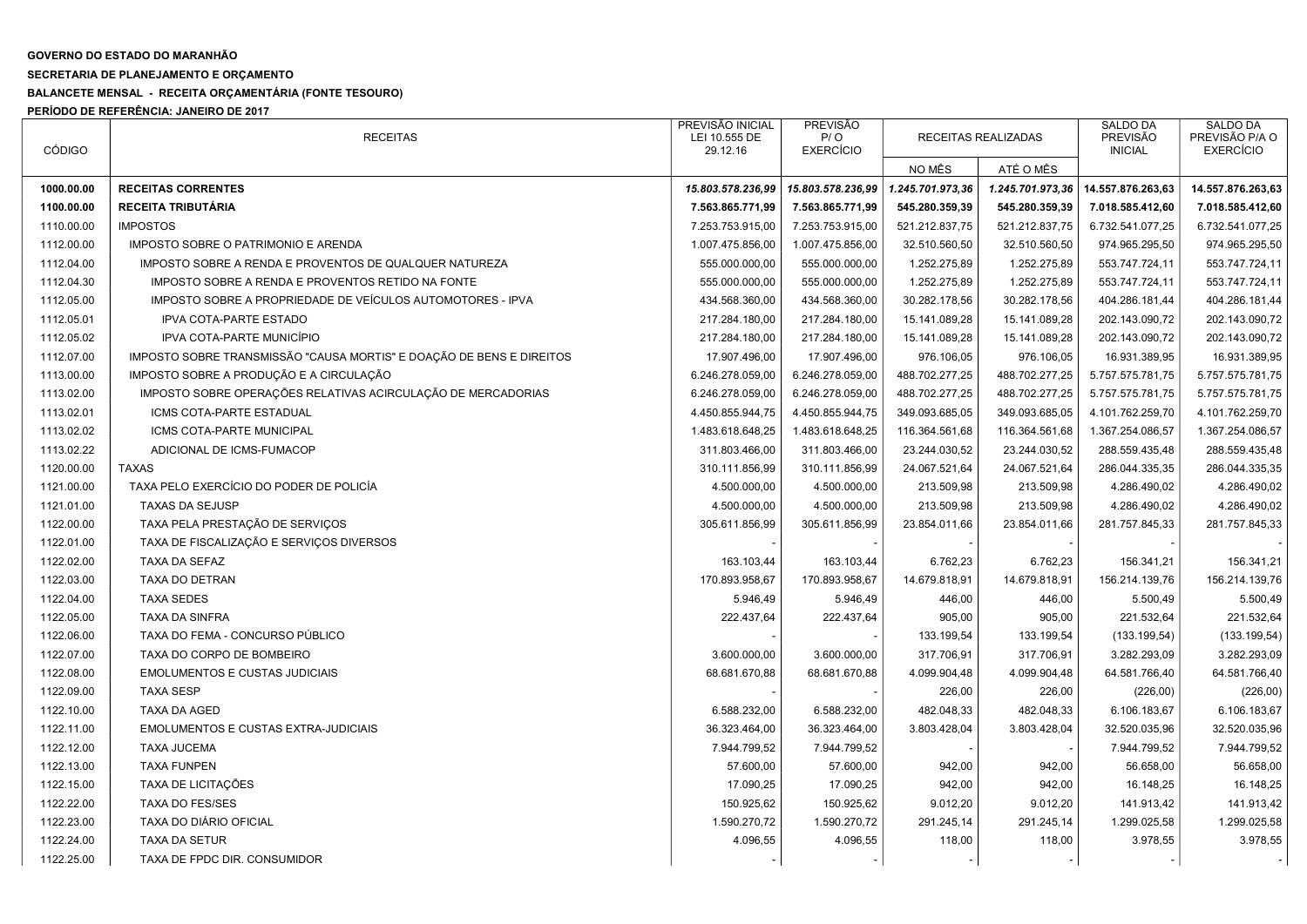| 1122.26.00 | TAXA DE CONT. FISCAL DROGAS                      | 57,04            | 57,04            |                |                | 57,04            | 57,04            |
|------------|--------------------------------------------------|------------------|------------------|----------------|----------------|------------------|------------------|
| 1122.27.00 | TAXA DA HEMOMAR                                  |                  |                  |                |                |                  |                  |
| 1122.28.00 | TAXA DO TCFA/MA CONTROLE AMBIENTAL               | 22.935,29        | 22.935,29        | 2.169,20       | 2.169,20       | 20.766,09        | 20.766,09        |
| 1122.31.00 | OUTRAS TAXAS JUDICIAIS                           | 3.160,88         | 3.160,88         | 323,78         | 323,78         | 2.837,10         | 2.837,10         |
| 1122.32.00 | TAXAS COMUNS ÀS DEMAIS SECRETARIAS               |                  |                  | 4.801,55       | 4.801,55       | (4.801, 55)      | (4.801, 55)      |
| 1122.35.00 | FUNDO ESTADUAL DE TRANSP E MOB URB - MOB         | 9.342.108,00     | 9.342.108,00     | 20.012,35      | 20.012,35      | 9.322.095,65     | 9.322.095,65     |
| 1200.00.00 | <b>RECEITA DE CONTRIBUICÕES</b>                  |                  |                  |                |                |                  |                  |
| 1210.00.00 | CONTRIBUICÕES SOCIAIS                            |                  |                  |                |                |                  |                  |
| 1210.29.00 | CONTRIB. PREVIDÊNCIÁRIA DO REGIME PRÓPRIO        |                  |                  |                |                |                  |                  |
| 1210.29.01 | CONTRIB. PATRONAL-ATIVO CIVIL                    |                  |                  |                |                |                  |                  |
| 1210.29.02 | CONTRIB. PATRONAL-ATIVO MILITAR                  |                  |                  |                |                |                  |                  |
| 1210.29.07 | CONTRIB. SERVIDOR-ATIVO CIVIL                    |                  |                  |                |                |                  |                  |
| 1210.29.08 | CONTRIB. SERVIDOR-ATIVO MILITAR                  |                  |                  |                |                |                  |                  |
| 1210.29.09 | CONTRIB. SERVIDOR-INATIVO CIVIL                  |                  |                  |                |                |                  |                  |
| 1210.29.10 | CONTRIB. SERVIDOR-INATIVO MILITAR                |                  |                  |                |                |                  |                  |
| 1210.29.11 | CONTRIB. PENSIONISTA CIVIL                       |                  |                  |                |                |                  |                  |
| 1210.29.12 | CONTRIB. PENSIONISTA MILITAR                     |                  |                  |                |                |                  |                  |
| 1210.46.00 | COMP. PREV/REG GERAL E OS REG. PROP. PREV. SERV. |                  |                  |                |                |                  |                  |
| 1220.00.00 | CONTRIBUIÇÕES ECONÔMICAS                         |                  |                  |                |                |                  |                  |
| 1300.00.00 | <b>RECEITA PATRIMONIAL</b>                       | 204.875.037,00   | 204.875.037,00   | 11.594.411,61  | 11.594.411,61  | 193.280.625,39   | 193.280.625,39   |
| 1310.00.00 | RECEITAS IMOBILIÁRIAS                            | 94.768,00        | 94.768,00        |                |                | 94.768,00        | 94.768,00        |
| 1320.00.00 | RECEITAS DE VALORES MOBILIÁRIOS                  | 204.780.269,00   | 204.780.269,00   | 11.594.411,61  | 11.594.411,61  | 193.185.857,39   | 193.185.857,39   |
| 1323.00.00 | PARTICIPAÇÕES                                    | 4.736.118,33     | 4.736.118,33     |                |                | 4.736.118,33     | 4.736.118,33     |
| 1325.00.00 | REMUNERAÇÃO DE DEPÓSITOS BANCÁRIOS               | 188.763.506,09   | 188.763.506,09   | 10.947.861,52  | 10.947.861,52  | 177.815.644,57   | 177.815.644,57   |
| 1328.00.00 | OUTRAS RECEITAS DE VALORES MOBILIÁRIOS           | 11.280.644,58    | 11.280.644,58    | 646.550,09     | 646.550,09     | 10.634.094,49    | 10.634.094,49    |
| 1330.00.00 | RECEITA DE CONCESSÕES E PERMISSÕES               |                  |                  |                |                |                  |                  |
| 1340.00.00 | COMPENSACÕES FINANCEIRAS                         |                  |                  |                |                |                  |                  |
| 1390.00.00 | OUTRAS RECEITAS PATRIMONIAIS                     |                  |                  |                |                |                  |                  |
| 1600.00.00 | <b>RECEITA DE SERVIÇOS</b>                       | 1.874.459,00     | 1.874.459,00     | 4.188,65       | 4.188,65       | 1.870.270,35     | 1.870.270,35     |
| 1600.01.00 | SERVIÇOS COMERCIAIS                              | 1.818.351,90     | 1.818.351,90     | 4.188,65       | 4.188,65       | 1.814.163,25     | 1.814.163,25     |
| 1600.02.00 | SERVIÇOS FINANCEIROS                             |                  |                  |                |                |                  |                  |
| 1600.06.00 | SERVIÇOS PORTUÁRIOS                              |                  |                  |                |                |                  |                  |
| 1600.12.00 | RECEITAS JUDICIAIS                               | 56.107,10        | 56.107,10        |                |                | 56.107,10        | 56.107,10        |
| 1600.13.00 | SERVIÇOS ADMINISTRATIVOS                         |                  |                  |                |                |                  |                  |
| 1600.16.00 | SERVIÇOS EDUCACIONAIS                            |                  |                  |                |                |                  |                  |
| 1600.17.00 | SERVIÇOS AGROPECURIOS                            |                  |                  |                |                |                  |                  |
| 1600.30.00 | SERVIÇOS DE TRÂNSITO                             |                  |                  |                |                |                  |                  |
| 1600.40.00 | SERVIÇOS AMBIENTAIS                              |                  |                  |                |                |                  |                  |
| 1600.99.00 | OUTROS SERVICOS                                  |                  |                  |                |                |                  |                  |
| 1700.00.00 | <b>TRANSFERÊNCIAS CORRENTES</b>                  | 7.679.937.222,00 | 7.679.937.222,00 | 663.075.152,79 | 663.075.152,79 | 7.016.862.069,21 | 7.016.862.069,21 |
| 1720.00.00 | TRANSFERÊNCIAS INTERGOVERNAMENTAIS               | 7.640.527.042,00 | 7.640.527.042,00 | 662.395.145,75 | 662.395.145,75 | 6.978.131.896,25 | 6.978.131.896,25 |
| 1721.00.00 | TRANSFERÊNCIAS DA UNIÃO                          | 6.505.527.042,00 | 6.505.527.042,00 | 603.548.792,31 | 603.548.792,31 | 5.901.978.249,69 | 5.901.978.249,69 |
| 1721.01.00 | PARTICIPAÇÃO NA RECEITA DA UNIÃO                 | 5.814.250.000,00 | 5.814.250.000,00 | 543.536.340,80 | 543.536.340,80 | 5.270.713.659,20 | 5.270.713.659,20 |
| 1721.01.01 | COTA-PARTE DO FUNDO DE PARTICIPAÇÃO DOS ESTADOS  | 5.728.650.000,00 | 5.728.650.000,00 | 525.424.307,59 | 525.424.307,59 | 5.203.225.692,41 | 5.203.225.692,41 |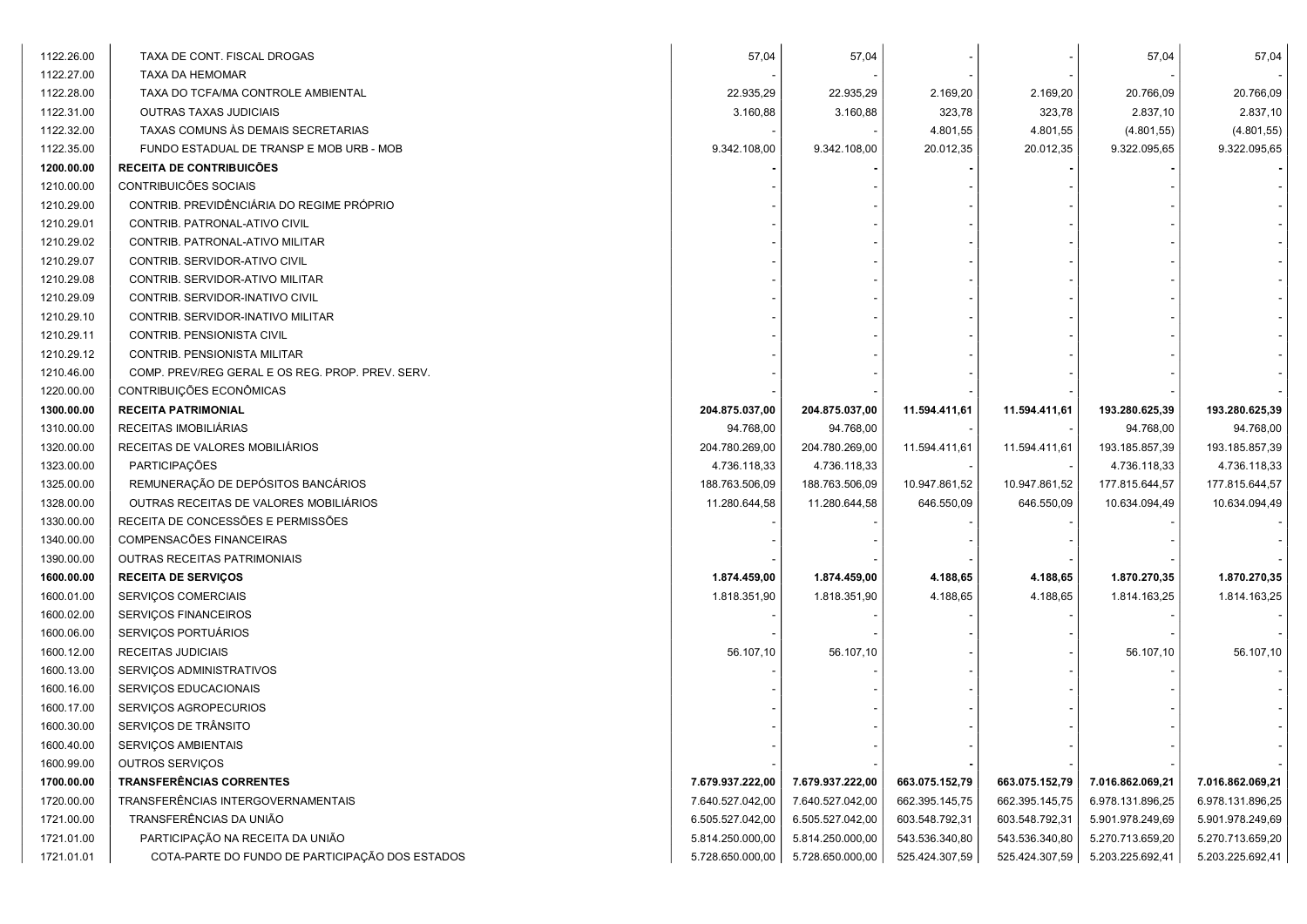| 1721.01.12 | COTA-PARTE DO IMPOSTO SOBRE PRODUTOS INDUSTRIALIZADOS-IPI              | 50.600.000,00    | 50.600.000,00    | 4.893.916,08  | 4.893.916,08  | 45.706.083,92    | 45.706.083,92    |
|------------|------------------------------------------------------------------------|------------------|------------------|---------------|---------------|------------------|------------------|
|            | COTA-PARTE ESTADOS                                                     | 37.950.000,00    | 37.950.000,00    | 3.670.437,06  | 3.670.437,06  | 34.279.562,94    | 34.279.562,94    |
|            | COTA-PARTE MUNICÍPIOS                                                  | 12.650.000,00    | 12.650.000,00    | 1.223.479,02  | 1.223.479,02  | 11.426.520,98    | 11.426.520,98    |
| 1721.01.13 | CONTRIBUIÇÃO DE INTERVENÇÃO NO DOMÍNIO ECONÔMICO                       | 35.000.000,00    | 35.000.000,00    | 13.218.117,13 | 13.218.117,13 | 21.781.882,87    | 21.781.882,87    |
|            | COTA-PARTE ESTADOS                                                     | 26.250.000,00    | 26.250.000,00    | 9.913.587,85  | 9.913.587,85  | 16.336.412,15    | 16.336.412,15    |
|            | COTA-PARTE MUNICÍPIOS                                                  | 8.750.000,00     | 8.750.000,00     | 3.304.529,28  | 3.304.529,28  | 5.445.470,72     | 5.445.470,72     |
| 1721.01.30 | COTA-PARTE CONTRIB. SAL. EDUC. QUOT. EST/FEDERAL                       |                  |                  |               |               |                  |                  |
| 1721.01.32 | COTA-PARTE IMPOSTOS/O.C. CAMB. E SEG. T.V.M. COMER. OURO               |                  |                  |               |               |                  |                  |
| 1721.01.99 | OUTRAS TRANSFERÊNCIAS DA UNIÃO                                         |                  |                  |               |               |                  |                  |
| 1721.09.00 | TRANSFERÊNCIAS DA UNIÃO                                                |                  |                  |               |               |                  |                  |
| 1721.22.00 | TRANSFERÊNCIA DA COMPENSAÇÃO FINANCEIRA                                | 56.077.482,00    | 56.077.482,00    | 5.805.251,23  | 5.805.251,23  | 50.272.230,77    | 50.272.230,77    |
| 1721.22.11 | COTA-PARTE COMPENS. FINANC. RECUR. HÍDRICOS CFRH                       | 4.779.208,99     | 4.779.208,99     |               |               | 4.779.208,99     | 4.779.208,99     |
| 1721.22.20 | COTA-PARTE COMP. FINAC. RECUR. MINERAIS CFEM                           | 1.013.491,05     | 1.013.491,05     | 67.056,58     | 67.056,58     | 946.434,47       | 946.434,47       |
| 1721.22.70 | COTA-PARTE FUNDO ESPECIAL DO PETRÓLEO - FEP                            | 50.284.781,96    | 50.284.781,96    | 5.738.194,65  | 5.738.194,65  | 44.546.587,31    | 44.546.587,31    |
|            |                                                                        |                  |                  |               |               |                  |                  |
| 1721.33.00 | TRANSFERÊNCIAS DE RECURSOS DO SISTEMA ÚNICO DE SAÚDE-SUS FUNDO A FUNDO | 416.216.044,00   | 416.216.044,00   | 45.278.627,13 | 45.278.627,13 | 370.937.416,87   | 370.937.416,87   |
| 1721.33.11 | ATENÇÃO BÁSICA                                                         | 1.614.225,00     | 1.614.225,00     | 807.112,83    | 807.112,83    | 807.112,17       | 807.112,17       |
| 1721.33.12 | ATENÇÃO DE MAC AMBULATORIAL E HOSPITALAR                               | 332.509.448,00   | 332.509.448,00   | 42.203.860,68 | 42.203.860,68 | 290.305.587,32   | 290.305.587,32   |
| 1721.33.13 | VIGILANCIA EM SAUDE                                                    | 17.243.746,00    | 17.243.746,00    | 2.267.653,62  | 2.267.653,62  | 14.976.092,38    | 14.976.092,38    |
| 1721.33.14 | ASSISTENCIA FARMACEUTICA                                               | 10.000.000,00    | 10.000.000,00    |               |               | 10.000.000,00    | 10.000.000,00    |
| 1721.33.15 | GESTÃO DO SUS                                                          | 54.848.625,00    | 54.848.625,00    |               |               | 54.848.625,00    | 54.848.625,00    |
| 1721.35.00 | TRANSFERÊNCIAS DE REC. DO FUNDO NACIONAL DO DESENV. EDUCAÇÃO - FNDE    | 69.974.281,00    | 69.974.281,00    | 4.340.543,79  | 4.340.543,79  | 65.633.737,21    | 65.633.737,21    |
| 1721.35.01 | TRANSFERÊNCIA DO SALÁRIO EDUCAÇÃO                                      | 22.561.968,00    | 22.561.968,00    | 4.340.543,79  | 4.340.543,79  | 18.221.424,21    | 18.221.424,21    |
| 1721.35.06 | <b>MERENDA ESCOLAR</b>                                                 | 30.000.000,00    | 30.000.000,00    |               |               | 30.000.000,00    | 30.000.000,00    |
| 1721.35.99 | OUTRAS TRANSF. DO FNDE                                                 | 17.412.313,00    | 17.412.313,00    |               |               | 17.412.313,00    | 17.412.313,00    |
| 1721.36.00 | TRANSFERÊNCIA FINANCEIRA DO ICMS DESONERAÇÃO                           | 27.160.280,00    | 27.160.280,00    | 2.046.037,50  | 2.046.037,50  | 25.114.242,50    | 25.114.242,50    |
| 1721.99.00 | OUTRAS TRANSFERÊNCIAS DA UNIÃO                                         | 121.848.955,00   | 121.848.955,00   | 2.541.991,86  | 2.541.991,86  | 119.306.963,14   | 119.306.963,14   |
| 1721.99.10 | <b>CONVÊNIOS</b>                                                       | 73.907.795,00    | 73.907.795,00    | 2.541.991,86  | 2.541.991,86  | 71.365.803,14    | 71.365.803,14    |
| 1721.99.30 | AUXILIO FINANCEIRO PARA FOMENTO E EXPORTAÇÕES                          | 47.941.160,00    | 47.941.160,00    |               |               | 47.941.160,00    | 47.941.160,00    |
| 1723.00.00 | TRANSFERÊNCIAS DE MUNICÍPIOS                                           |                  |                  |               |               |                  |                  |
| 1724.00.00 | TRANSFERÊNCIAS MULTIGOVERNAMENTAIS                                     | 1.135.000.000,00 | 1.135.000.000,00 | 58.846.353,44 | 58.846.353,44 | 1.076.153.646,56 | 1.076.153.646,56 |
| 1724.01.00 | TRANSFÊRENCIAS DE RECURSOS - FUNDEB                                    | 544.800.000,00   | 544.800.000,00   | 58.846.353,44 | 58.846.353,44 | 485.953.646,56   | 485.953.646,56   |
| 1724.02.00 | TRANSFERÊNCIA DE RECURSOS DA COMPLEMENTAÇÃO DA UNIÃO AO FUNDEB         | 590.200.000,00   | 590.200.000,00   |               |               | 590.200.000,00   | 590.200.000,00   |
| 1730.00.00 | TRANSFERÊNCIAS DE INSTITUIÇÕES PRIVADAS                                | 39.410.180,00    | 39.410.180,00    | 680.007.04    | 680.007,04    | 38.730.172,96    | 38.730.172,96    |
| 1750.00.00 | TRANSFERÊNCIAS DE PESSOAS                                              |                  |                  |               |               |                  |                  |
| 1760.00.00 | TRANSFERENCIAS DE CONVENIOS                                            |                  |                  |               |               |                  |                  |
| 1900.00.00 | <b>OUTRAS RECEITAS CORRENTES</b>                                       | 353.025.747,00   | 353.025.747,00   | 25.747.860,92 | 25.747.860,92 | 327.277.886,08   | 327.277.886,08   |
| 1910.00.00 | MULTAS E JUROS DE MORA                                                 | 59.626.312,00    | 59.626.312,00    | 5.150.566,98  | 5.150.566,98  | 54.475.745,02    | 54.475.745,02    |
| 1911.00.00 | MULTAS E JUROS DE MORA/TRIBUTOS                                        | 57.043.671,00    | 57.043.671,00    | 5.089.603,59  | 5.089.603,59  | 51.954.067,41    | 51.954.067,41    |
| 1911.10.00 | MULTAS E JUROS DE MORA DO ICMS                                         | 18.903.780,00    | 18.903.780,00    | 2.254.539,87  | 2.254.539,87  | 16.649.240,13    | 16.649.240,13    |
| 1911.12.00 | MULTAS E JUROS MORA DIV. ATIVA                                         | 4.388.466,00     | 4.388.466,00     | 341.695,50    | 341.695,50    | 4.046.770,50     | 4.046.770,50     |
| 1911.13.00 | MULTAS E JUROS DE MORADO ITCD                                          | 662.171,00       | 662.171,00       | 9.629,97      | 9.629,97      | 652.541,03       | 652.541,03       |
| 1911.14.00 | MULTAS E JUROS DE MORADO FUMACOP                                       | 135.788,00       | 135.788,00       | 798,54        | 798,54        | 134.989,46       | 134.989,46       |
| 1911.16.00 | MULTAS E JUROS DE MORA DO IPVA                                         | 1.506.024,00     | 1.506.024,00     | 220.609,89    | 220.609,89    | 1.285.414,11     | 1.285.414,11     |
|            |                                                                        |                  |                  |               |               |                  |                  |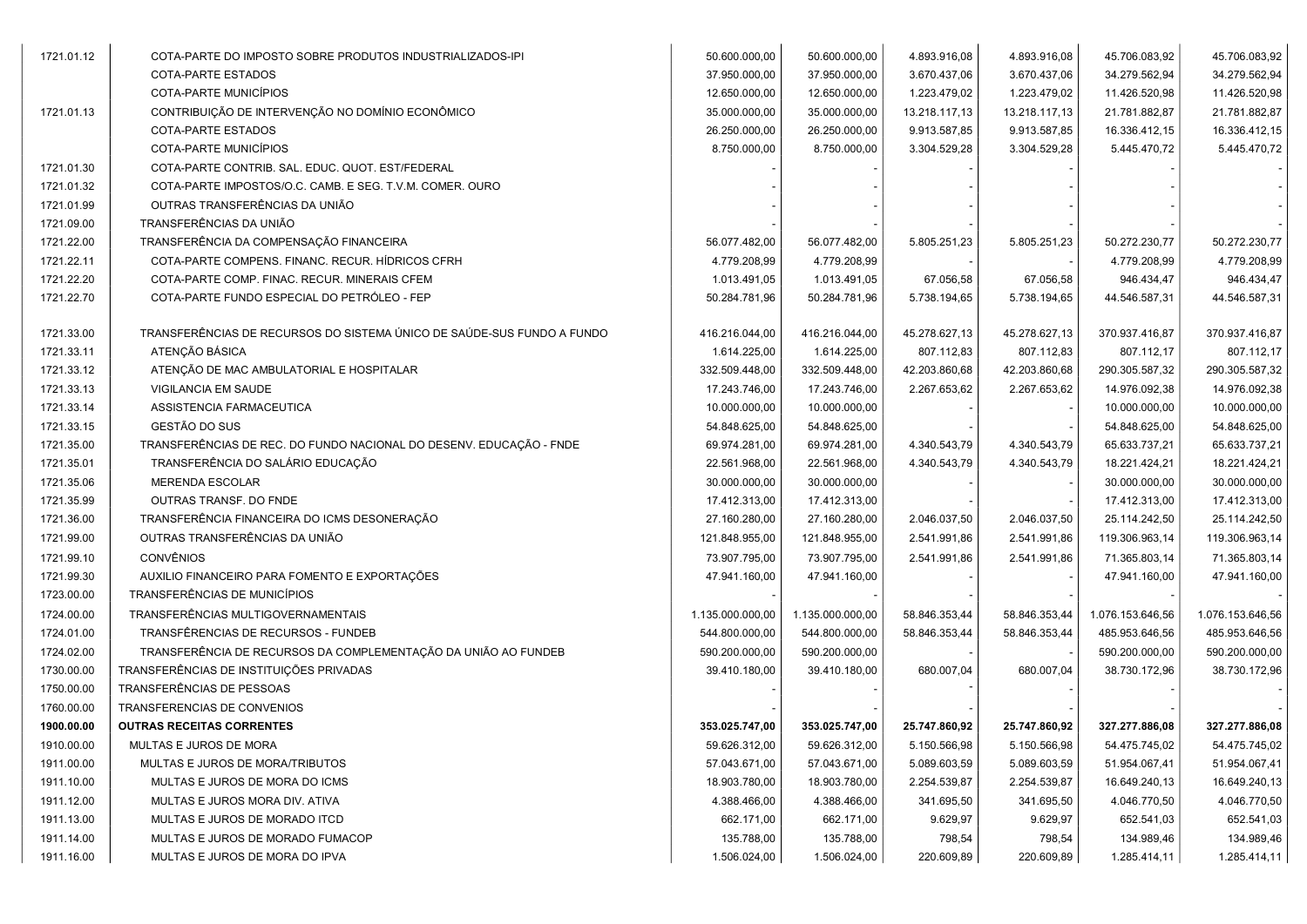| 1911.17.00 | INDENIZAÇÕES                                       |                |                |               |               |                 |                 |  |
|------------|----------------------------------------------------|----------------|----------------|---------------|---------------|-----------------|-----------------|--|
| 1911.18.00 | <b>RESTITUIÇÕES</b>                                |                |                |               |               |                 |                 |  |
| 1911.19.00 | MULTAS DE TRÂNSITO                                 | 10.641.474,00  | 10.641.474,00  | 1.365.309,69  | 1.365.309,69  | 9.276.164,31    | 9.276.164,31    |  |
| 1911.19.01 | MULTA ESTADUAL DE TRÂNSITO - DETRAN                | 6.623.295,74   | 6.623.295,74   | 961.211,09    | 961.211,09    | 5.662.084,65    | 5.662.084,65    |  |
| 1911.19.02 | PARCELA MULTA ESTADUAL - PM                        | 377.165,54     | 377.165,54     | 46.690,00     | 46.690,00     | 330.475,54      | 330.475,54      |  |
| 1911.19.03 | PARCELA MULTA MUNICIPAL - DETRAN                   | 2.327.617,46   | 2.327.617,46   | 160.404,00    | 160.404,00    | 2.167.213,46    | 2.167.213,46    |  |
| 1911.19.04 | PARCELA MULTA MUNICIPAL - PM                       | 12.982,59      | 12.982,59      | 1.770,00      | 1.770,00      | 11.212,59       | 11.212,59       |  |
| 1911.19.05 | MULTA ESTADUAL DE TRÂNSITO INTERESTADUAL           | 1.300.412,67   | 1.300.412,67   | 195.234,60    | 195.234,60    | 1.105.178,07    | 1.105.178,07    |  |
| 1911.24.00 | MULTAS E JUROS DE MORA DO ICMS - MUNICÍPIO         | 2.606.481,00   | 2.606.481,00   | 200.331,68    | 200.331,68    | 2.406.149,32    | 2.406.149,32    |  |
| 1911.25.00 | MULTAS E JUROS DE MORA DO IPVA - MUNICÍPIO         | 1.005.737,00   | 1.005.737,00   | 154.283,27    | 154.283,27    | 851.453,73      | 851.453,73      |  |
| 1911.26.00 | MULTAS E JUROS DE MORA DIV. ATIVA - MUNICÍPIO      | 794.790,00     | 794.790,00     | 33.707,26     | 33.707,26     | 761.082,74      | 761.082,74      |  |
| 1911.99.00 | MULTAS E JUROS DEMORA - OUTROS TRIBUTOS            | 16.398.960,00  | 16.398.960,00  | 508.697,92    | 508.697,92    | 15.890.262,08   | 15.890.262,08   |  |
| 1919.00.00 | MULTAS E JUROS DE MORA DE OUTRAS RECEITAS          | 2.582.641,00   | 2.582.641,00   | 60.963,39     | 60.963,39     | 2.521.677,61    | 2.521.677,61    |  |
| 1919.16.00 | FUNDO DE MODERNIZAÇÃO DO TCE                       | 2.582.641,00   | 2.582.641,00   | 57.537,06     | 57.537,06     | 2.525.103,94    | 2.525.103,94    |  |
| 1919.18.00 | MINISTÉRIO PÚBLICO ESTADUAL                        |                |                |               |               |                 |                 |  |
| 1919.20.00 | SECRETARIA DE ESTADO DA SEGURANÇA PÚBLICA          |                |                | 234,33        | 234,33        | (234, 33)       | (234, 33)       |  |
| 1919.22.00 | MULTAS CONTRATUAIS - SEFAZ                         |                |                | 375,00        | 375,00        | (375,00)        | (375,00)        |  |
| 1919.99.00 | <b>OUTRAS MULTAS</b>                               |                |                | 2.817,00      | 2.817,00      | (2.817,00)      | (2.817,00)      |  |
| 1920.00.00 | INDENIZAÇÕES E RESTITUIÇÕES                        | 181.855.818,00 | 181.855.818,00 | 1.755.304,32  | 1.755.304,32  | 180.100.513,68  | 180.100.513,68  |  |
| 1921.00.00 | <b>INDENIZAÇÕES</b>                                | 181.855.818,00 | 181.855.818,00 | 1.755.304,32  | 1.755.304,32  | 180.100.513,68  | 180.100.513,68  |  |
| 1921.01.00 | COMPENSAÇÃO FINANCEIRA P/ OUTROS RECURSOS HÍDRICOS | 10.882,56      | 10.882,56      |               |               | 10.882,56       | 10.882,56       |  |
| 1921.03.00 | COMPENSAÇÃO FINANCEIRA ÓLEO BRUTO                  |                |                |               |               |                 |                 |  |
| 1921.09.00 | OUTRAS INDENIZAÇÕES E RESTITUIÇÕES                 | 181.831.640,15 | 181.831.640,15 | 1.755.184,89  | 1.755.184,89  | 180.076.455,26  | 180.076.455,26  |  |
| 1921.99.00 | OUTRAS INDENIZAÇÕES                                | 13.295,29      | 13.295,29      | 119,43        | 119,43        | 13.175,86       | 13.175,86       |  |
| 1922.00.00 | <b>RESTITUIÇÕES</b>                                |                |                |               |               |                 |                 |  |
| 1922.10.00 | COMPENSAÇÃO PREVIDENCIÁRIA                         |                |                |               |               |                 |                 |  |
| 1922.99.00 | OUTRAS RESTITUIÇÕES                                |                |                |               |               |                 |                 |  |
| 1930.00.00 | RECEITA DA DÍVIDA ATIVA                            | 43.483.565,00  | 43.483.565,00  | 6.816.112,23  | 6.816.112,23  | 36.667.452,77   | 36.667.452,77   |  |
| 1931.00.00 | RECEITA DA DÍVIDA ATIVA TRIBUTÁRIA                 | 41.832.994,00  | 41.832.994,00  | 3.981.951,07  | 3.981.951,07  | 37.851.042,93   | 37.851.042,93   |  |
| 1931.10.00 | RECEITA DA DÍVIDA ATIVA TRIBUTARIA                 |                |                |               |               |                 |                 |  |
| 1931.11.00 | RECEITA DA DIVIDA ATIVA DO ICMS                    | 32.085.086,00  | 32.085.086,00  | 518.626,91    | 518.626,91    | 31.566.459,09   | 31.566.459,09   |  |
| 1931.14.00 | RECEITA DA DÍVIDA ATIVA DO IPVA                    | 9.747.908,00   | 9.747.908,00   | 3.463.324,16  | 3.463.324,16  | 6.284.583,84    | 6.284.583,84    |  |
| 1931.99.00 | RECEITA DA DÍVIDA ATIVA DE OUTROS TRIBUTOS         |                |                |               |               |                 |                 |  |
| 1932.00.00 | RECEITA DA DÍVIDA ATIVA PARTE MUNICÍPIO.           | 1.650.571,00   | 1.650.571,00   | 2.834.161,16  | 2.834.161,16  | (1.183.590, 16) | (1.183.590, 16) |  |
| 1990.00.00 | <b>RECEITAS DIVERSAS</b>                           | 68.060.052,00  | 68.060.052,00  | 12.025.877,39 | 12.025.877,39 | 56.034.174,61   | 56.034.174,61   |  |
| 1990.01.00 | OUTRAS RECEITAS DIVERSAS                           | 68.060.052,00  | 68.060.052,00  | 12.023.441,01 | 12.023.441,01 | 56.036.610,99   | 56.036.610,99   |  |
| 1990.01.01 | JUNTA COMERCIAL DO MARANHÃO                        | 4.107.072,48   | 4.107.072,48   | 917.656,83    | 917.656,83    | 3.189.415,65    | 3.189.415,65    |  |
| 1990.01.02 | FUNDO DES. AGROIND. DO ESTADO - FEDAGRO            | 1.215.110,01   | 1.215.110,01   | 374,00        | 374,00        | 1.214.736,01    | 1.214.736,01    |  |
| 1990.01.03 | FUNDO DE MODERNIZAÇÃO DO TCE                       | 224.577,44     | 224.577,44     | 522,65        | 522,65        | 224.054,79      | 224.054,79      |  |
| 1990.01.05 | FUNDO DE FORTALECIMENTO DA ADM. TRIBUTÁRIA - FUNAT | 10.000.000,00  | 10.000.000,00  | 39.793,40     | 39.793,40     | 9.960.206,60    | 9.960.206,60    |  |
| 1990.01.06 | FUNDO ESTADUAL DE DESENVOLVIMENTO INDUSTRIAL       | 39.000.000,00  | 39.000.000,00  | 1.809.027,44  | 1.809.027,44  | 37.190.972,56   | 37.190.972,56   |  |
| 1990.01.07 | FUNDO DE PROTEÇÃO E DEFESA DO CONSUMIDOR           | 850.000,00     | 850.000,00     | 159.447,33    | 159.447,33    | 690.552,67      | 690.552,67      |  |
| 1990.01.08 | FUNDO ESPECIAL LEGISLATIVO - FUNDEG                |                |                | 14.262,05     | 14.262,05     | (14.262, 05)    | (14.262,05)     |  |
| 1990.01.09 | AGÊNCIA ESTADUAL DE DEFESA AGROPECUÁRIA - AGED     | 166.496,66     | 166.496,66     | 14.262,05     | 14.262,05     | 152.234,61      | 152.234,61      |  |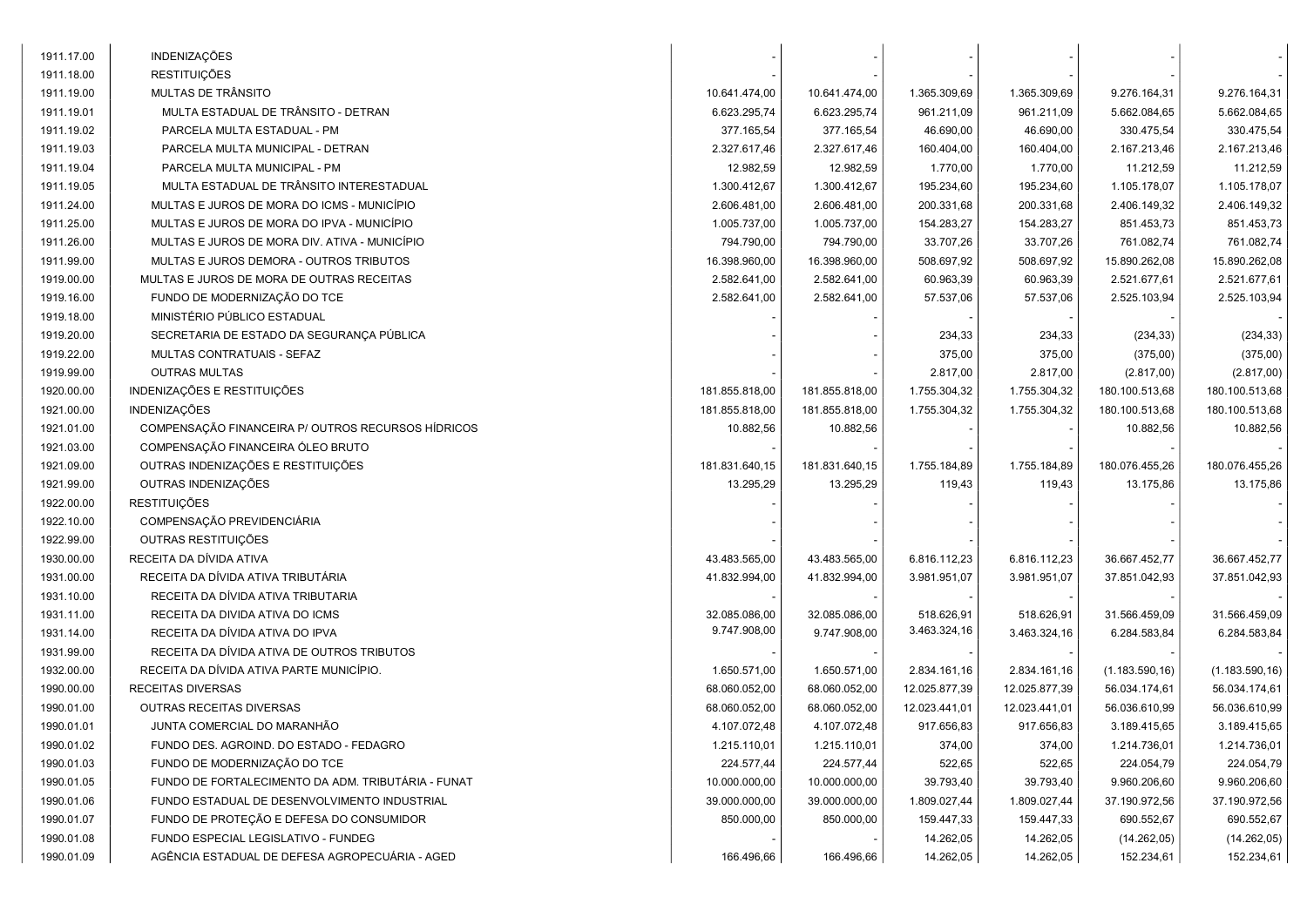| 1990.01.10 | FUNOD DA CULTURA DO MARANHÃO - FENDEC-MA                |                  |                  |                |                |                  |                  |
|------------|---------------------------------------------------------|------------------|------------------|----------------|----------------|------------------|------------------|
| 1990.01.12 | FUNDO ESTADUAL DE PENSÃO E APOSENTADORIA                |                  |                  |                |                |                  |                  |
| 1990.01.13 | FUNDO DOS BENEFÍCIOS DOS SERVIDORES - FUNBEM            |                  |                  |                |                |                  |                  |
| 1990.01.99 | <b>OUTRAS RECEITAS</b>                                  | 12.496.795,41    | 12.496.795,41    | 9.068.095,26   | 9.068.095,26   | 3.428.700,15     | 3.428.700,15     |
| 1990.02.00 | ENCARGOS LEG P/ INSCRIÇÃO DÍV. ATIVA E REC ONUS SUC     |                  |                  | 2.436,38       | 2.436,38       | (2.436, 38)      | (2.436, 38)      |
| 1990.02.03 | RECEITA DEFENSORIA                                      |                  |                  | 2.436,38       | 2.436,38       | (2.436, 38)      | (2.436, 38)      |
| 1990.05.00 | SALDOS DE EXERCÍCIOS ANTERIORES                         |                  |                  |                |                |                  |                  |
| 2000.00.00 | <b>RECEITAS DE CAPITAL</b>                              | 2.021.670.902,91 | 2.021.670.902,91 | 23.999.383,92  | 23.999.383,92  | 1.997.671.518,99 | 1.997.671.518,99 |
| 2100.00.00 | OPERAÇÕES DE CRÉDITO                                    | 1.050.295.944,00 | 1.050.295.944,00 | 22.597.608,17  | 22.597.608,17  | 1.027.698.335,83 | 1.027.698.335,83 |
| 2110.00.00 | OPERAÇÕES DE CRÉDITO INTERNAS                           | 894.295.944,00   | 894.295.944,00   | 22.597.608,17  | 22.597.608,17  | 871.698.335,83   | 871.698.335,83   |
| 2120.00.00 | OPERAÇÕES DE CRÉDITO EXTERNAS                           | 156.000.000,00   | 156.000.000,00   |                |                | 156.000.000,00   | 156.000.000,00   |
| 2200.00.00 | ALIENAÇÃO DE BENS                                       | 870.659,62       | 870.659,62       |                |                | 870.659,62       | 870.659,62       |
| 2210.00.00 | ALIENAÇÃO DE BENS MÓVEIS                                | 870.659,62       | 870.659,62       |                |                | 870.659,62       | 870.659,62       |
| 2220.00.00 | ALIENAÇÃO DE BENS IMÓVEIS                               |                  |                  |                |                |                  |                  |
| 2300.00.00 | AMORTIZAÇÕES DE EMPRÉSTIMOS                             |                  |                  |                |                |                  |                  |
| 2310.00.00 | DE EMPRESTIMOS                                          |                  |                  |                |                |                  |                  |
| 2320.00.00 | DE FINANCIAMENTOS                                       |                  |                  |                |                |                  |                  |
| 2400.00.00 | TRANSFERÊNCIAS DE CAPITAL                               | 84.000.000,00    | 84.000.000,00    |                |                | 84.000.000,00    | 84.000.000,00    |
| 2420.00.00 | TRANSFERÊNCIAS INTERGOVERNAMENTAIS                      | 84.000.000,00    | 84.000.000,00    |                |                | 84.000.000,00    | 84.000.000,00    |
| 2421.00.00 | TRANSFERÊNCIAS DA UNIÃO                                 | 84.000.000,00    | 84.000.000,00    |                |                | 84.000.000,00    | 84.000.000,00    |
| 2421.09.00 | OUTRAS TRANSFERÊNCIAS DA UNIÃO                          | 84.000.000,00    | 84.000.000,00    |                |                | 84.000.000,00    | 84.000.000,00    |
| 2421.09.04 | CONVÊNIO COM ÓRGÃOS FEDERAIS/FES/SES                    |                  |                  |                |                |                  |                  |
| 2421.09.26 | MS/FNS/SES/AQUISIÇÃO DE BENS MÓVEIS                     |                  |                  |                |                |                  |                  |
| 2421.09.32 | CONTRATO DE REPASSE MINIST. TURISMO/SECID               |                  |                  |                |                |                  |                  |
| 2421.09.33 | CONTRATO DE REPASSE MDA/CEF/SAGRIMA                     |                  |                  |                |                |                  |                  |
| 2421.09.99 | OUTRAS TRANSFERÊNCIAS DA UNIÃO                          | 84.000.000,00    | 84.000.000,00    |                |                | 84.000.000,00    | 84.000.000,00    |
| 2430.00.00 | TRANSFERÊNCIAS DE INSTITUIÇÕES PRIVADAS                 |                  |                  |                |                |                  |                  |
| 2500.00.00 | OUTRAS RECEITAS DE CAPITAL                              | 886.504.299,29   | 886.504.299,29   | 1.401.775,75   | 1.401.775,75   | 419.530.480,91   | 419.530.480,91   |
| 2570.00.00 | RECEITAS ORCAMENTARIAS A ESPECIFICAR                    | 465.572.042,63   | 465.572.042,63   |                |                |                  |                  |
| 2591.00.00 | <b>DEPÓSITOS JUDICIAIS</b>                              | 420.932.256,66   | 420.932.256,66   | 1.401.775,75   | 1.401.775,75   | 419.530.480,91   | 419.530.480,91   |
| 7000.00.00 | RECEITAS CORRENTES - INTRA-ORCAMENTÁRIAS                |                  |                  |                |                |                  |                  |
| 7200.00.00 | RECEITAS DE CONTRIBUIÇÕESES - INTRA-ORCAMENTÁRIAS       |                  |                  |                |                |                  |                  |
| 7210.00.00 | CONTRIBUIÇÕES SOCIAIS - INTRA-ORCAMENTÁRIAS             |                  |                  |                |                |                  |                  |
| 7300.00.00 | RESSARCIMENTO DE PESSOAL CEDIDO                         |                  |                  |                |                |                  |                  |
| 7210.00.00 | RESSARCIMENTO DE PESSOAL CEDIDO ENTRE PODERES           |                  |                  |                |                |                  |                  |
| 9000.00.00 | <b>DEDUÇÕES DA RECEITA</b>                              | 2.113.474.904,00 | 2.113.474.904,00 | 180.629.719,69 | 180.629.719,69 | 1.932.845.184,31 | 1.932.845.184,31 |
| 9100.00.00 | <b>INCENTIVOS FISCAIS</b>                               |                  |                  |                |                |                  |                  |
| 9200.00.00 | <b>RESTITUIÇÕES</b>                                     | 2.774.576,00     | 2.774.576,00     |                |                | 2.774.576,00     | 2.774.576,00     |
| 9500.00.00 | DEDUÇÃO RECEITA DO FUNDEB                               | 2.106.817.624,00 | 2.106.817.624,00 | 180.629.719,69 | 180.629.719,69 | 1.926.187.904,31 | 1.926.187.904,31 |
| 9510.00.00 | ICMS MANUTENÇÃO E DESENVOLVIMENTO DO ENSINO             | 890.171.189,00   | 890.171.189,00   | 69.816.438,82  | 69.816.438,82  | 820.354.750,18   | 820.354.750,18   |
| 9520.00.00 | FPE MANUTENÇÃO E DESENVOLVIMENTO DO ENSINO              | 1.145.730.000,00 | 1.145.730.000,00 | 105.084.861,49 | 105.084.861,49 | 1.040.645.138,51 | 1.040.645.138,51 |
| 9530.00.00 | IPI MANUTENÇÃO E DESENVOLVIMENTO DO ENSINO              | 7.590.000,00     | 7.590.000,00     | 734.087,40     | 734.087,40     | 6.855.912,60     | 6.855.912,60     |
| 9540.00.00 | LEI COMPLEMENTAR MANUTENÇÃO E DESENVOLVIMENTO DO ENSINO | 5.432.056,00     | 5.432.056,00     | 409.207,50     | 409.207,50     | 5.022.848,50     | 5.022.848,50     |
| 9550.00.00 | IPVA IMPOSTO PROPRIEDADE VEÍCULOS AUTO MOTORES          | 43.456.835,00    | 43.456.835,00    | 3.072.339,82   | 3.072.339,82   | 40.384.495,18    | 40.384.495,18    |